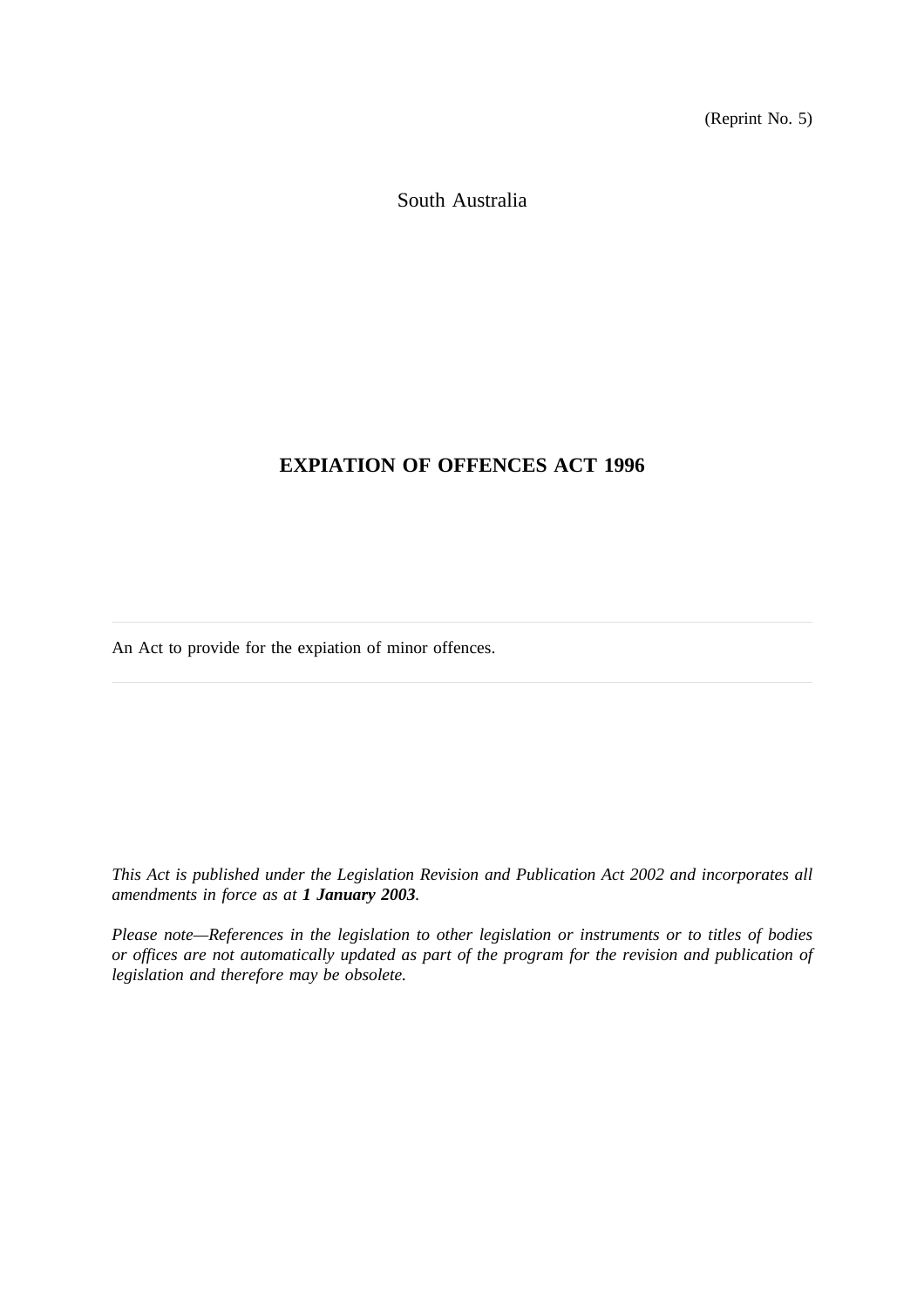# **EXPIATION OF OFFENCES ACT 1996**

being

Expiation of Offences Act 1996 No. 27 of 1996 [Assented to 2 May 1996]<sup>1</sup>

as amended by

Statutes Amendment (Fine Enforcement) Act 1998 No. 60 of 1998 [Assented to 3 September 1998]<sup>2</sup> Motor Vehicles (Miscellaneous) Amendment Act 1999 No. 52 of 1999 [Assented to 12 August 1999]<sup>3</sup> Statutes Amendment and Repeal (Attorney-General's Portfolio) Act 2000 No. 57 of 2000 [Assented to 20 July 2000]<sup>4</sup>

Expiation of Offences (Trifling Offences) Amendment Act 2001 No. 11 of 2001 [Assented to 12 April 2001]<sup>5</sup> **Victims of Crime Act 2001 No. 58 of 2001 [Assented to 15 November 2001]6**

- <sup>2</sup> Part 6 (ss. 31-38) came into operation 6 March 2000: *Gaz*. 18 November 1999, p. 2358.
- <sup>3</sup> Section 95 came into operation 17 June 2001: *Gaz*. 7 June 2001, p. 2144.
- <sup>4</sup> Part 12 (ss. 26 & 27) came into operation 1 October 2000: *Gaz*. 28 September 2000, p. 2221.
- <sup>5</sup> Came into operation 29 October 2001: *Gaz*. 25 October 2001, p. 4686.

# *NOTE:*

- *Asterisks indicate repeal or deletion of text.*
- *Entries appearing in bold type indicate the amendments incorporated since the last reprint.*
- *For the legislative history of the Act see Appendix.*

<sup>&</sup>lt;sup>1</sup> Came into operation 3 February 1997: *Gaz*. 19 December 1996, p. 1922.

**<sup>6</sup> Sched. 2 (cl. 5) came into operation 1 January 2003:** *Gaz***. 19 December 2002, p. 4736.**

N.B. The amendments effected to this Act by the *Statutes Amendment (Attorney-General's Portfolio) Act 2002* had not been brought into operation at the date of, and have not been included in, this reprint.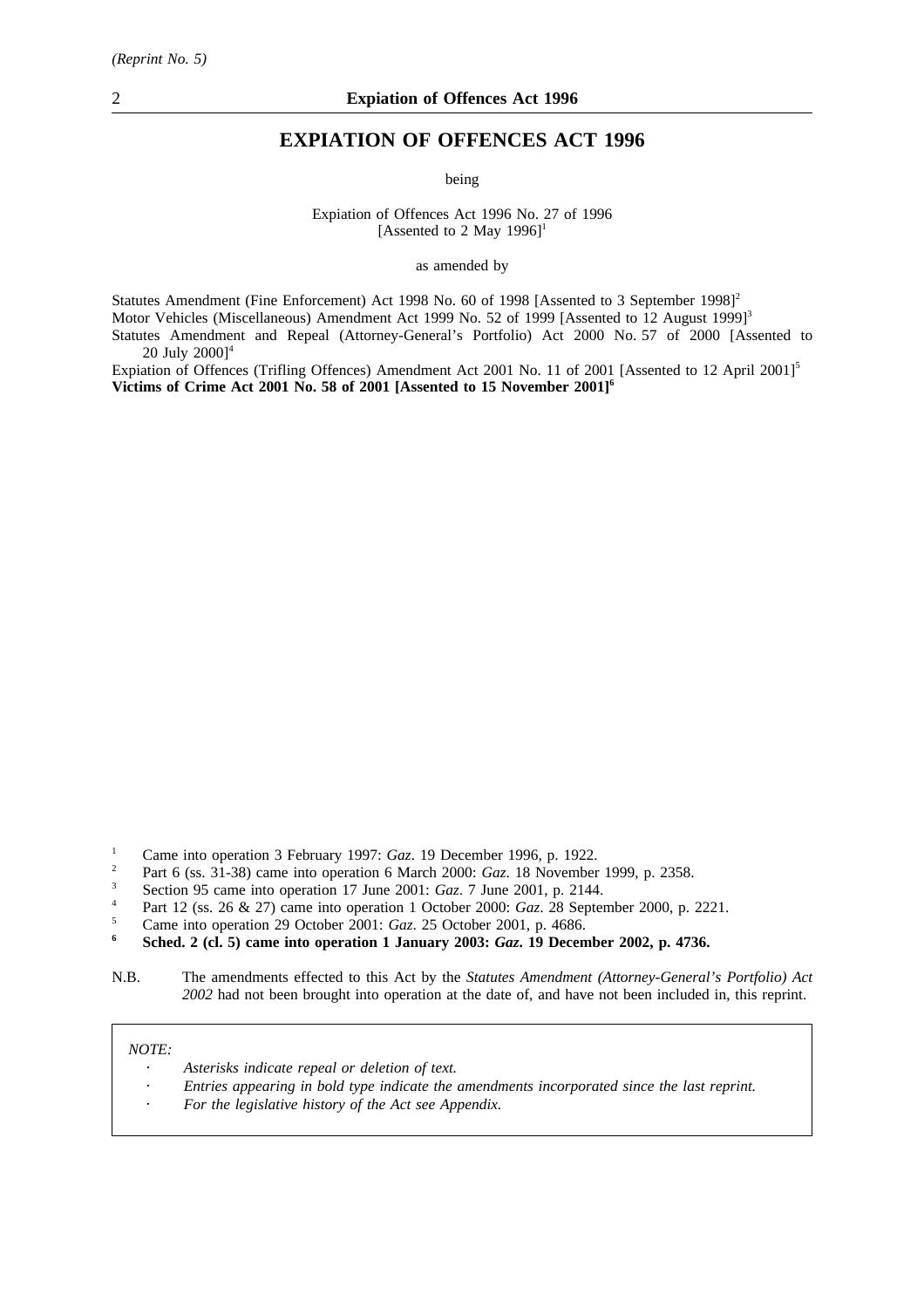# **SUMMARY OF PROVISIONS**

| 1.   | Short title                                                      |  |
|------|------------------------------------------------------------------|--|
| 2.   | Commencement                                                     |  |
| 3.   | Application of Act                                               |  |
| 4.   | Interpretation                                                   |  |
| 5.   | Certain offences may be expiated                                 |  |
| 6.   | Expiation notices                                                |  |
| 7.   | Payment by card                                                  |  |
| 8.   | Alleged offender may elect to be prosecuted                      |  |
| 8A.  | Review of notices on ground that offence is trifling             |  |
| 9.   | Options in cases of hardship                                     |  |
| 10.  | Review of cancellation of order for relief                       |  |
| 11.  | Expiation reminder notices                                       |  |
| 12.  | Late payment                                                     |  |
| 13.  | Enforcement procedures                                           |  |
| 14.  | Enforcement orders are not subject to appeal but may be reviewed |  |
| 15.  | Effect of expiation                                              |  |
| 16.  | Withdrawal of expiation notices                                  |  |
| 17.  | Application of payments                                          |  |
| 18.  | Giving of certain notices and certificates                       |  |
| 18A. | Exercise of Registrar's powers                                   |  |
| 18B. | Certain decisions not reviewable by a court                      |  |
| 19.  | Non-derogation                                                   |  |
| 20.  | Regulations                                                      |  |
|      | <b>APPENDIX</b>                                                  |  |
|      | <b>LEGISLATIVE HISTORY</b>                                       |  |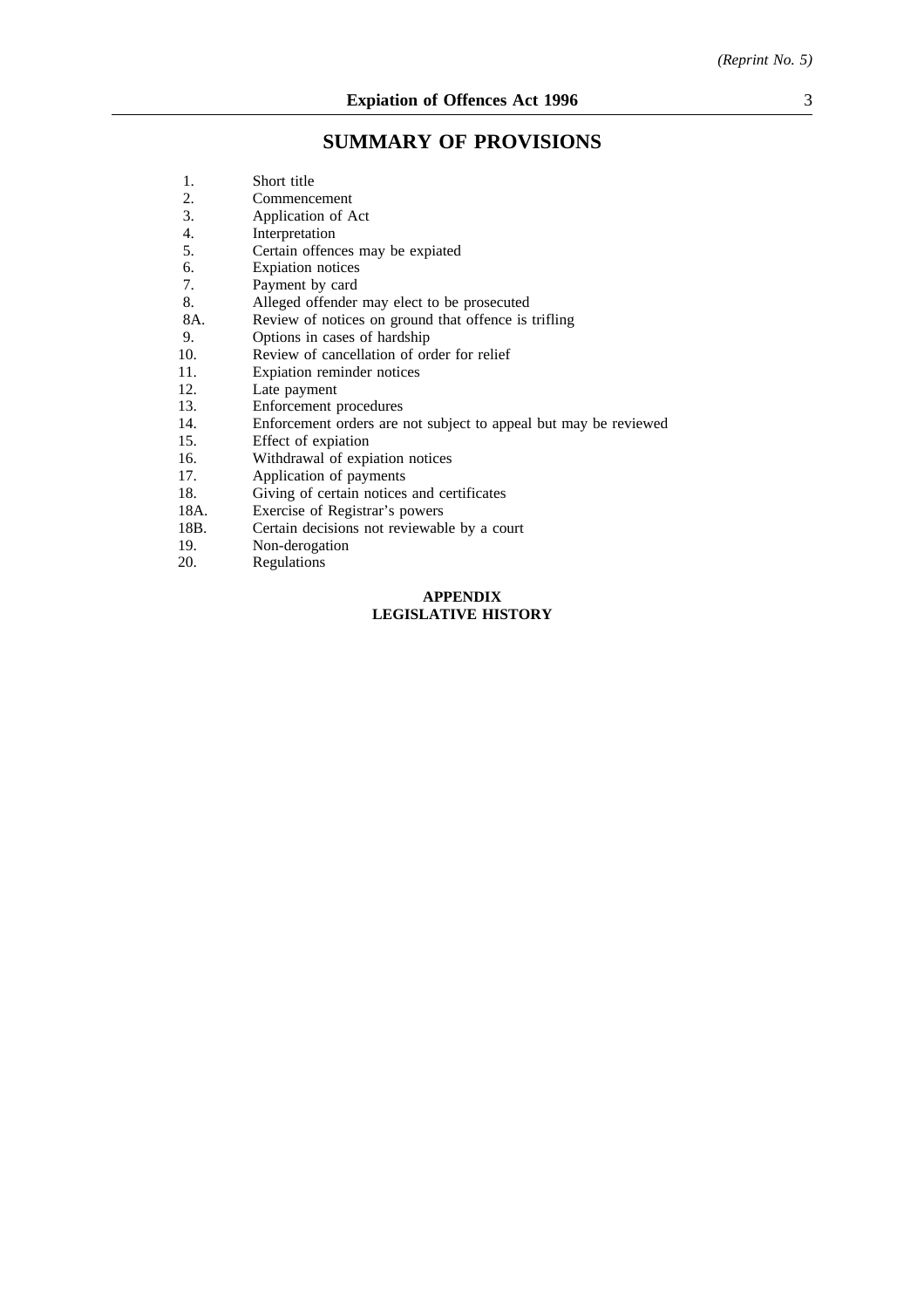# **The Parliament of South Australia enacts as follows:**

#### **Short title**

**1.** This Act may be cited as the *Expiation of Offences Act 1996*.

### **Commencement**

**2.** This Act will come into operation on a day to be fixed by proclamation.

### **Application of Act**

**3.** (1) This Act applies only in relation to an expiation notice issued after the commencement of this Act.

(2) The provisions of this Act relating to trifling offences do not apply to offences of a class prescribed by regulation.

#### **Interpretation**

**4.** (1) In this Act, unless the contrary intention appears—

"**child**", in relation to an offence, means a person who was under the age of 16 years at the time the offence is alleged to have been committed;

"**council**" means a council established under the *Local Government Act 1934* and includes a controlling authority established under that Act;

"**Court**" means—

- *(a)* in relation to an expiation notice issued to a person who was under the age of 18 years at the time of the alleged offence—the Youth Court;
- *(b)* in relation to any other expiation notice—the Magistrates Court;

"**expiation period**" means the period specified in an expiation notice for payment of the expiation fee;

"**issuing authority**" means—

- *(a)* if an expiation notice is given by a member of the police force—the Commissioner of Police;
- *(b)* in any other case—the Minister, statutory authority or council on whose behalf an expiation notice is given;

"**the Manager, Penalty Management**" means the person holding or acting in the office of Manager, Penalty Management under the *Magistrates Court Act 1991*;

"**Registrar**" means—

- *(a)* in relation to an expiation notice issued to a person who was under the age of 18 years at the time of the alleged offence—Registrar of the Youth Court;
- *(b)* in relation to any other expiation notice—Registrar as defined in the *Magistrates Court Act 1991*.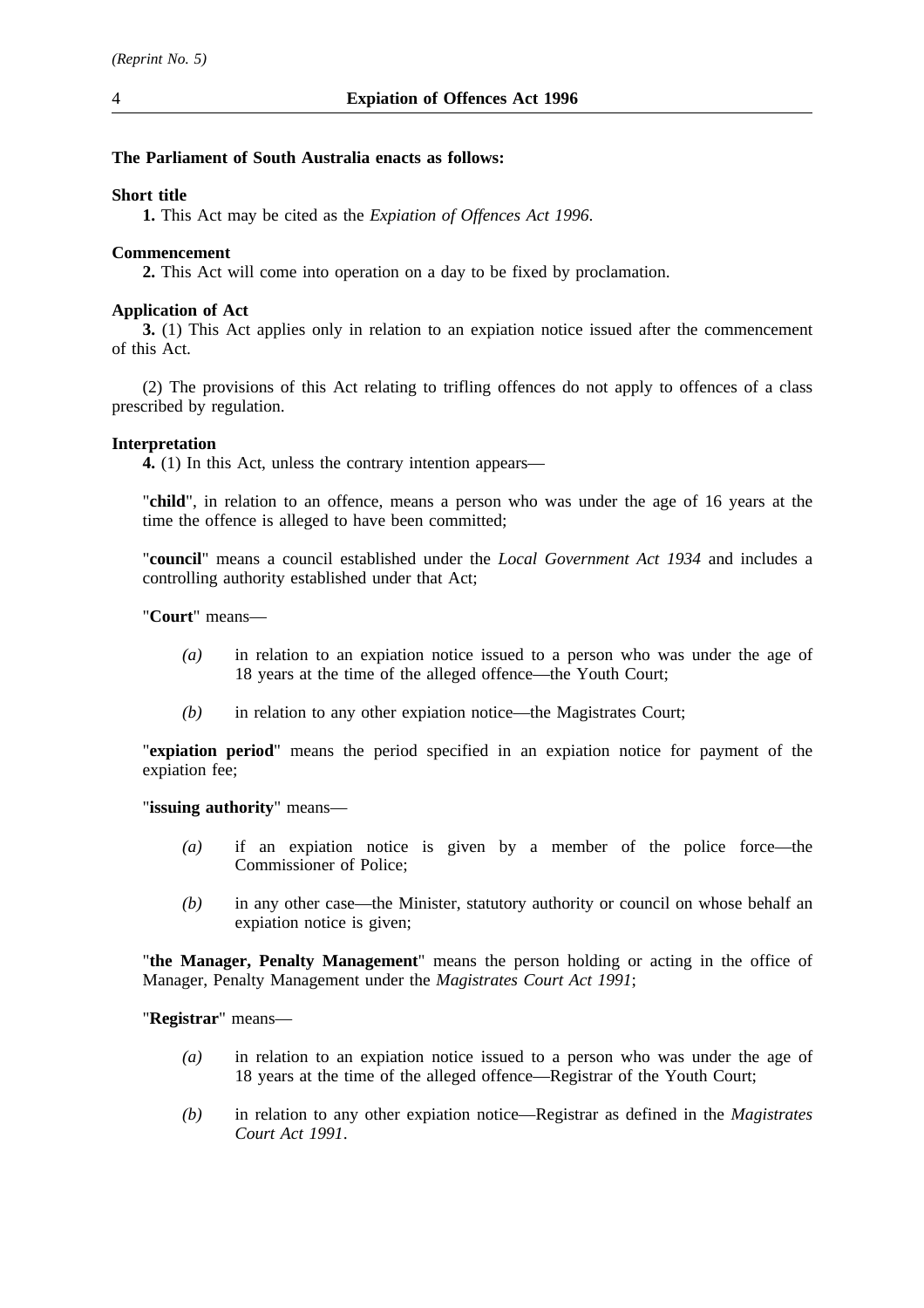(2) An alleged offence will, for the purposes of this Act, be regarded as trifling if, and only if, the circumstances surrounding the commission of the offence were such that the alleged offender ought to be excused from being given an expiation notice on the ground that—

- *(a)* there were compelling humanitarian or safety reasons for the conduct that allegedly constituted the offence; or
- *(b)* the alleged offender could not, in all the circumstances, reasonably have averted committing the offence; or
- *(c)* the conduct allegedly constituting the offence was merely a technical, trivial or petty instance of a breach of the relevant enactment.

#### **Certain offences may be expiated**

**5.** (1) If an expiation fee is fixed by or under an Act, regulation or by-law in respect of an offence, an expiation notice may be given under this Act to a person alleged to have committed the offence and the alleged offence may accordingly be expiated in accordance with this Act.

#### **Note—**

The *Criminal Injuries Compensation Act 1978* s. 13(5) provides that an offence is not expiated until the levy imposed by that Act is paid.

(2) Subsection (1) applies in relation to offences committed before or after the commencement of this Act.

(3) Subject to subsection (4), a power under an Act to impose a penalty for the contravention of a regulation or by-law will be taken to include the power—

- *(a)* to provide that an alleged offence against the regulation or by-law may be expiated in accordance with this Act; and
- *(b)* to fix for that purpose an expiation fee not exceeding—
	- (i) if the maximum fine prescribed for the offence is expressed as a divisional fine—a divisional expiation fee of the same division; or
	- (ii) in any other case—
		- (A) \$315; or
		- (B) 25% of the maximum fine prescribed for the offence,

whichever is the lesser.

(4) An offence against a regulation or by-law that is an offence involving violence is not and cannot be, despite subsection (3) or the provisions of any other Act, an expiable offence.

#### **Note—**

- Various other Acts (e.g., the *Controlled Substances Act 1984*) provide that certain offences may be expiated in accordance with this Act.
- Section 28A of the *Acts Interpretation Act 1915* sets out a scale of divisional expiation fees for use when an expiation fee is expressed as a divisional fee (i.e., not in dollars).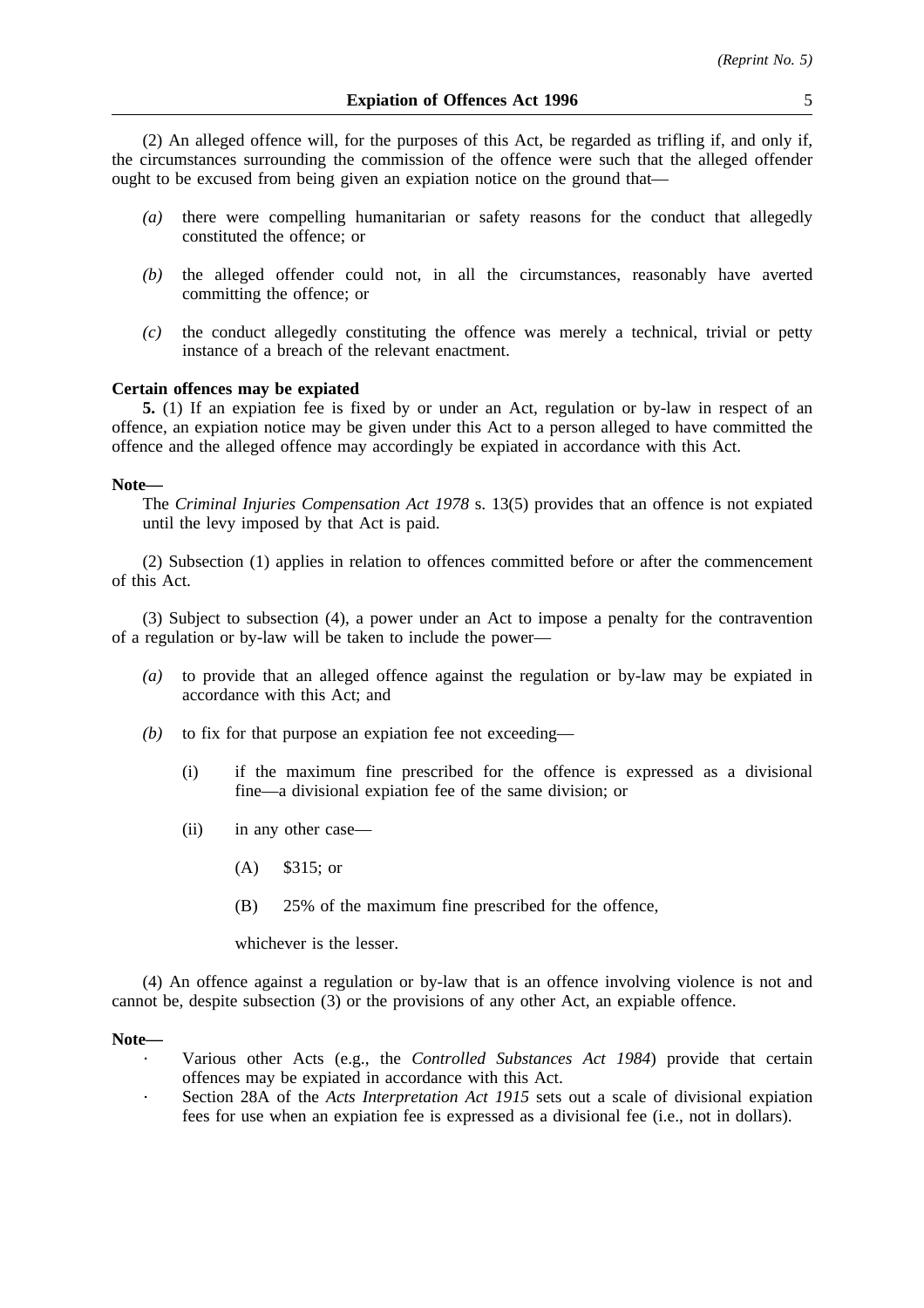# **Expiation notices**

**6.** (1) An expiation notice—

- *(a)* may relate to up to 3 alleged offences arising out of the same incident (i.e., if they are committed contemporaneously, or in succession, one following immediately upon another); and
- *(b)* must be in the prescribed form; and
- *(c)* must specify that the expiation fee is to be paid within 28 days from (and including) the date of the notice; and
- *(d)* must specify to whom the expiation fee is payable; and
- *(e)* cannot be given after the expiry of the period of 6 months from the date on which the offence was, or offences were, alleged to have been committed; and
- *(f)* cannot be given to a person if a prosecution has been commenced against the person for the alleged offence or offences; and
- *(g)* cannot (except where some other Act provides otherwise) be given to a child; and
- *(h)* cannot, if the regulations or some other Act so provides in relation to a particular offence, be given to a person under the age of 18 years; and
- *(ha)* should not be issued in respect of a trifling offence; and
- *(i)* if a vehicle is involved in the commission of the alleged offence or offences and is found unattended—may be addressed to the owner or driver of the vehicle without naming or otherwise identifying him or her; and
- *(j)* may be given—
	- (i) personally or by service on an employee or agent of the alleged offender; or
	- (ii) by post addressed to the alleged offender's last known place of business or residence; or
	- (iii) if a vehicle is involved in the commission of the alleged offence or offences and is found unattended—by affixing or placing the notice on that vehicle; and
- *(k)* must be accompanied by a notice in the prescribed form by which the alleged offender may elect to be prosecuted for the offence or any of the offences to which the expiation notice relates.

# **Note—**

Certain other Acts (e.g., the *Local Government Act 1934* s. 789D and the *Road Traffic Act 1961* s. 174A) require that an expiation notice given to the registered owner of a motor vehicle must be accompanied by a notice relating to the question of whether the owner was the driver at the time of the alleged offence.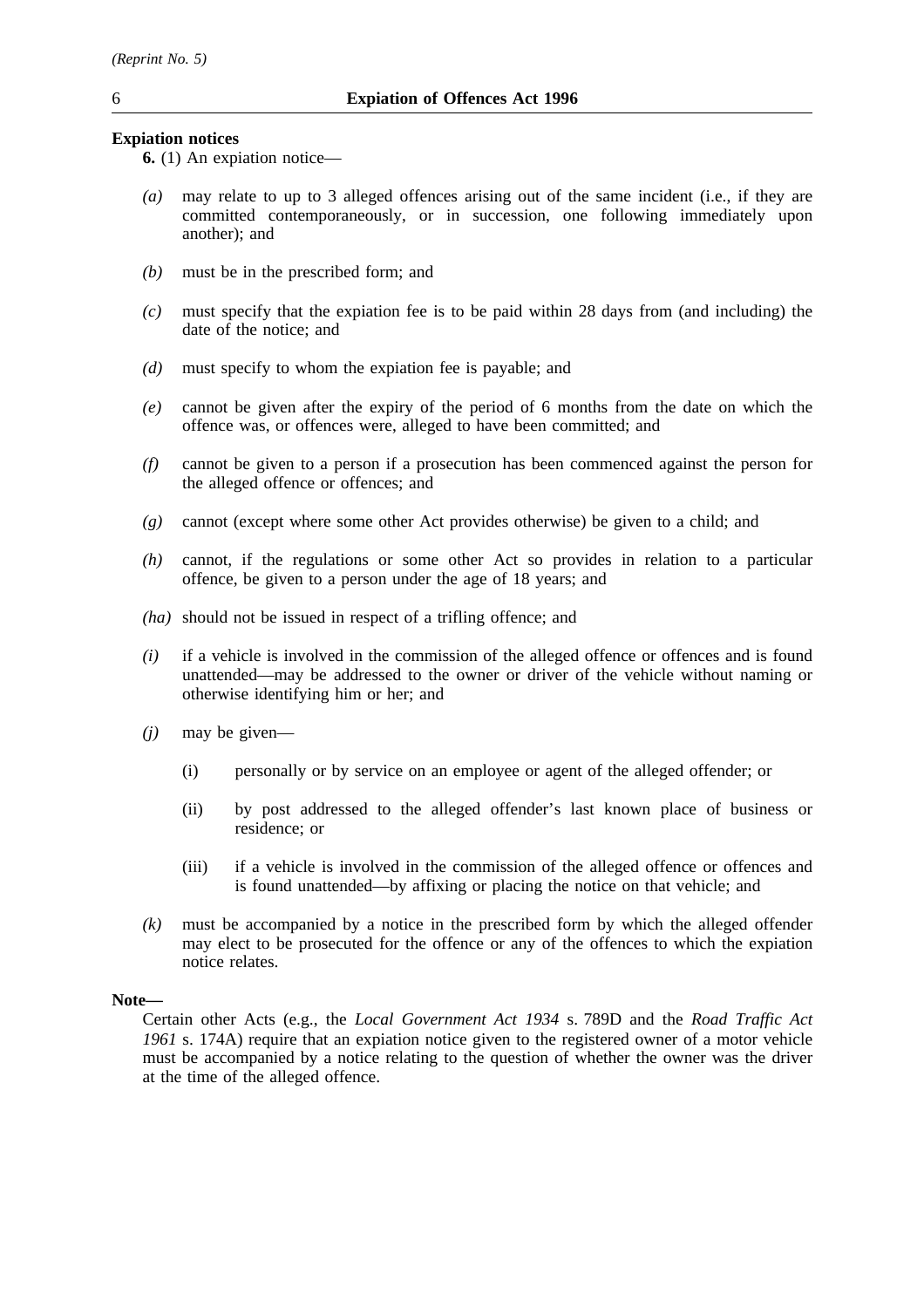(2) If an expiation notice is served on an employee or agent of the alleged offender, the employee or agent must, as soon as is reasonably practicable after receiving the notice, give the notice to his or her employer or principal.

Maximum penalty: \$50.

- (3) An expiation notice may only be given by—
- *(a)* a member of the police force; or
- *(b)* a person who is authorised in writing by—
	- (i) the Minister responsible for the administration of the Act against which the offence is alleged to have been committed; or
	- (ii) the statutory authority or council responsible for the enforcement of the provision against which the offence is alleged to have been committed,

to give expiation notices for the alleged offence; or

*(c)* a person who is authorised to give expiation notices for the alleged offence by or under the Act against which the offence is alleged to have been committed.

(4) If an officer or employee of a council is authorised by or under an Act to exercise powers as an inspector (or other authorised person) for the purposes of the enforcement of a provision of that Act, the officer or employee—

- *(a)* is authorised to give an expiation notice for an alleged offence against that provision; and
- *(b)* in giving such a notice, will be taken to be doing so on behalf of the council.

(5) If an expiation notice is given to an alleged offender, no further expiation notice can be given to that person in respect of any other alleged expiable offence arising out of the same incident, except in the following circumstances:

if the expiation notice already given to the alleged offender relates to an offence, or offences, against the *Road Traffic Act 1961* or the *Motor Vehicles Act 1959*, a further expiation notice may be given to him or her in respect of an alleged offence against section 74, 75A, 81, 81A or 81AB of the *Motor Vehicles Act 1959*.

# **Payment by card**

**7.** Any amount payable under an expiation notice may be paid by using a credit card, charge card or debit card, if facilities for their use are available at the place at which the payment is to be made.

# **Alleged offender may elect to be prosecuted**

**8.** (1) An alleged offender may, by notice in the prescribed form given personally or by post to the issuing authority, elect to be prosecuted for the offence or any of the offences to which the expiation notice relates.

- (2) An election to be prosecuted for an offence cannot be made after—
- *(a)* if the alleged offender is granted an order for relief under section 9—the granting of the order;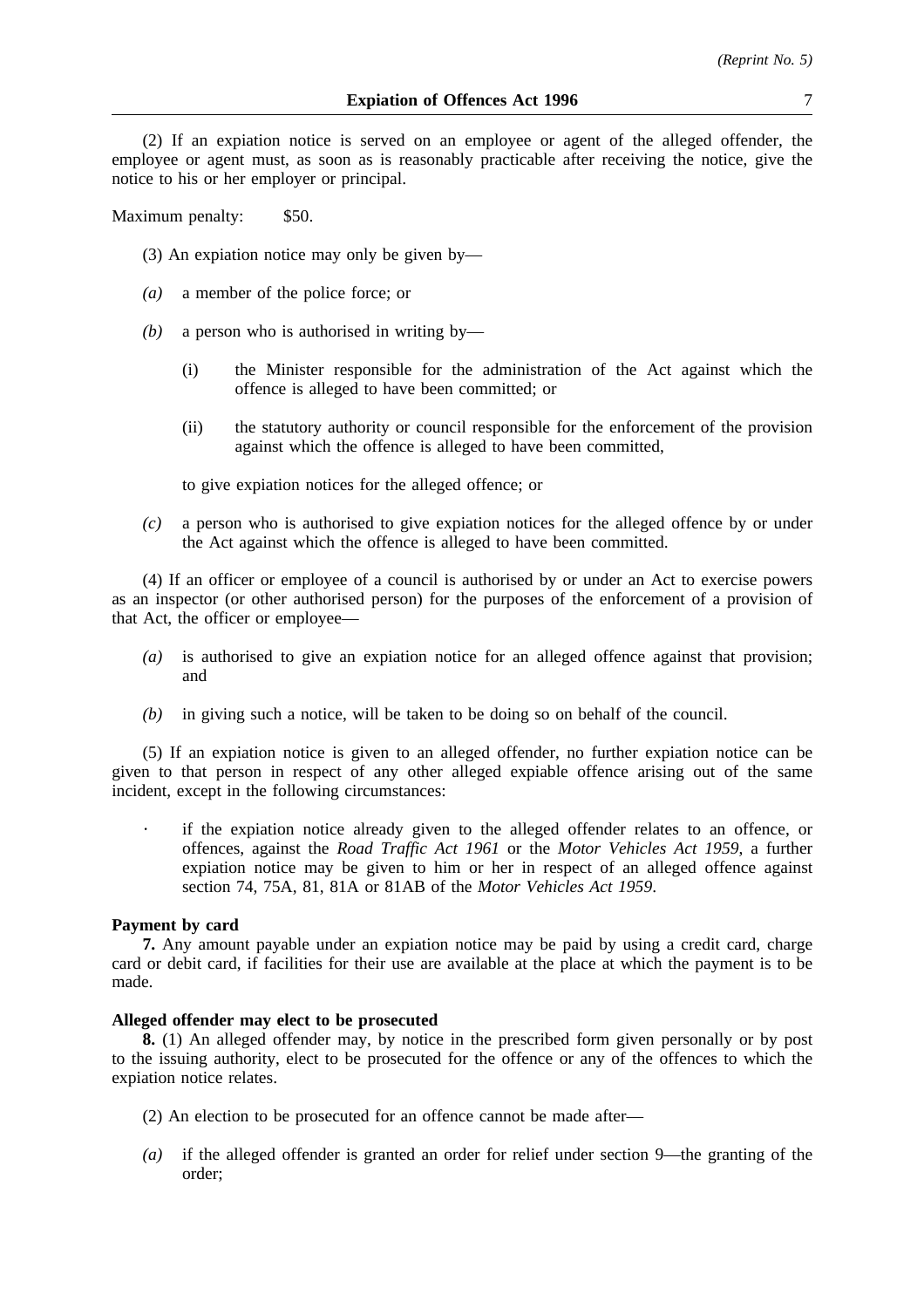*(b)* in any other case—the making of an enforcement order under section 13 in respect of the offence.

(3) If an election is made under this section, the expiation notice will be taken to have been withdrawn in respect of the offence to which the election relates.

# **Review of notices on ground that offence is trifling**

**8A.** (1) A person who has been given an expiation notice issued after the commencement of this section may apply to the issuing authority for a review of the notice on the ground that an offence to which the notice relates is trifling.

(2) The issuing authority is not obliged to conduct an inquiry on the application but may require the applicant to provide further information.

(3) An issuing authority may require information contained in, or supporting, an application for review to be verified by statutory declaration.

(4) An application made under this section must be determined by the issuing authority before it can issue a certificate for an enforcement order in respect of the offence to which the application relates.

(5) If the issuing authority is satisfied that the offence is trifling, the authority must, by notice in writing given personally or by post to the alleged offender, withdraw the notice in respect of that offence.

(6) However, an expiation notice cannot be withdrawn under this section in respect of an offence if—

- *(a)* any amount due under the notice in respect of that offence has been paid; or
- *(b)* an application for relief has been made under this Act in respect of the notice; or
- *(c)* a certificate for an enforcement order has been issued by the authority in respect of the offence.

(7) If an expiation notice is withdrawn under this section in respect of an offence, no further expiation notice may be issued in respect of that offence.

## **Options in cases of hardship**

**9.** (1) A person who has been given an expiation notice may apply to a Registrar for relief under this section.

(2) An application under this section must be in the form approved by the Minister and the information it contains must be verified by statutory declaration.

(3) The Registrar is not obliged to conduct an inquiry on the application, but may require the applicant to provide further information or records.

(4) If the Registrar is satisfied that the applicant or his or her dependants would suffer hardship if the expiation fee under the notice were to be paid in full, the Registrar may make an order permitting the applicant—

- *(a)* to pay the fee to the Registrar in instalments; or
- *(b)* an extension of time (not exceeding 6 months) within which to pay the fee.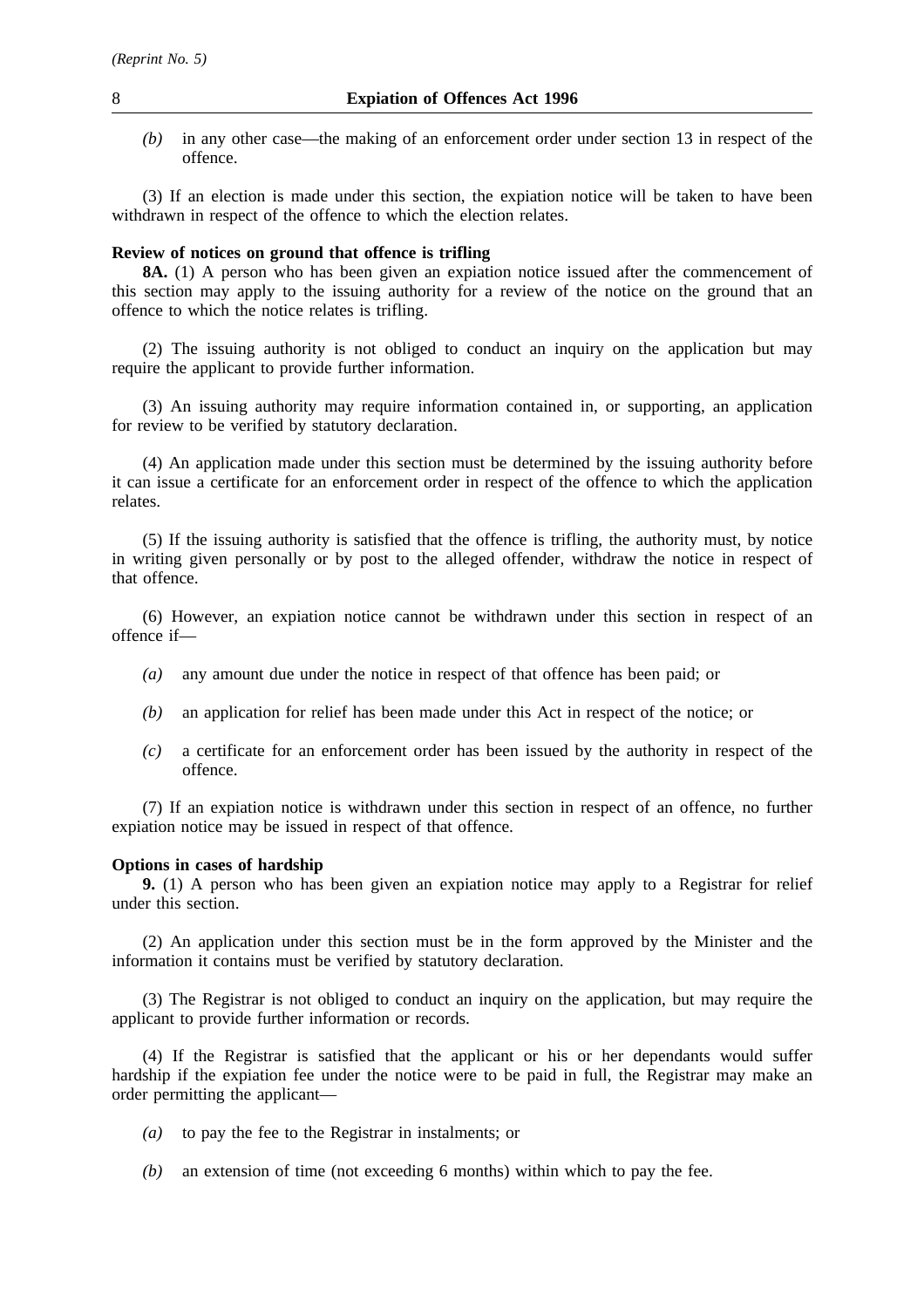(5) For the purposes of making an order under this section, the Registrar may aggregate the fees under any number of expiation notices given to the alleged offender, whether by the same issuing authority or not.

(6) The Registrar—

- *(a)* cannot make an order for relief if an enforcement order has been made under this Act in respect of the expiation notice; and
- *(b)* cannot make an order for payment by instalments if the amount of the expiation fee (or the total amount of fees when aggregated) is less than \$50; and
- *(c)* should not grant an extension of time to pay if the alleged offender is, without the offender or his or her dependants suffering hardship, able to pay the due amount in instalments of a reasonable amount.

\*\*\*\*\*\*\*\*\*\*

- (9) The Registrar must, on making a decision on an application for relief—
- *(a)* give the applicant, personally or by post, written notice of the decision; and
- *(b)* if an order for relief is made, give written notice of the order to the relevant issuing authority.
- (10) A decision of a Registrar made on an application for relief is not subject to appeal.

(11) An order under this section remains in force until discharged or cancelled, despite the fact that the time for commencement of a prosecution for the offence or offences to which the order relates has expired.

(12) If a person contravenes or fails to comply with an order under this section, a Registrar may, by notice in writing given personally or by post to that person, cancel the order.

(13) If an order for payment of an amount in instalments is cancelled, the whole of the balance of the amount becomes liable to enforcement action under this Act.

(14) The Registrar must give written notice of the cancellation to the relevant issuing authority.

(15) If a person complies with an order for payment in instalments, or pays to a Registrar at any time the amount then outstanding, the order is discharged and the offence, or offences, to which it related will be taken to be expiated.

#### **Note—**

The *Criminal Injuries Compensation Act 1978* s. 13(5) provides that an offence is not expiated until the levy imposed by that Act is paid.

\*\*\*\*\*\*\*\*\*\*

(17) A Registrar must give written notice of the discharge of an order under this section to the relevant issuing authority.

\*\*\*\*\*\*\*\*\*\*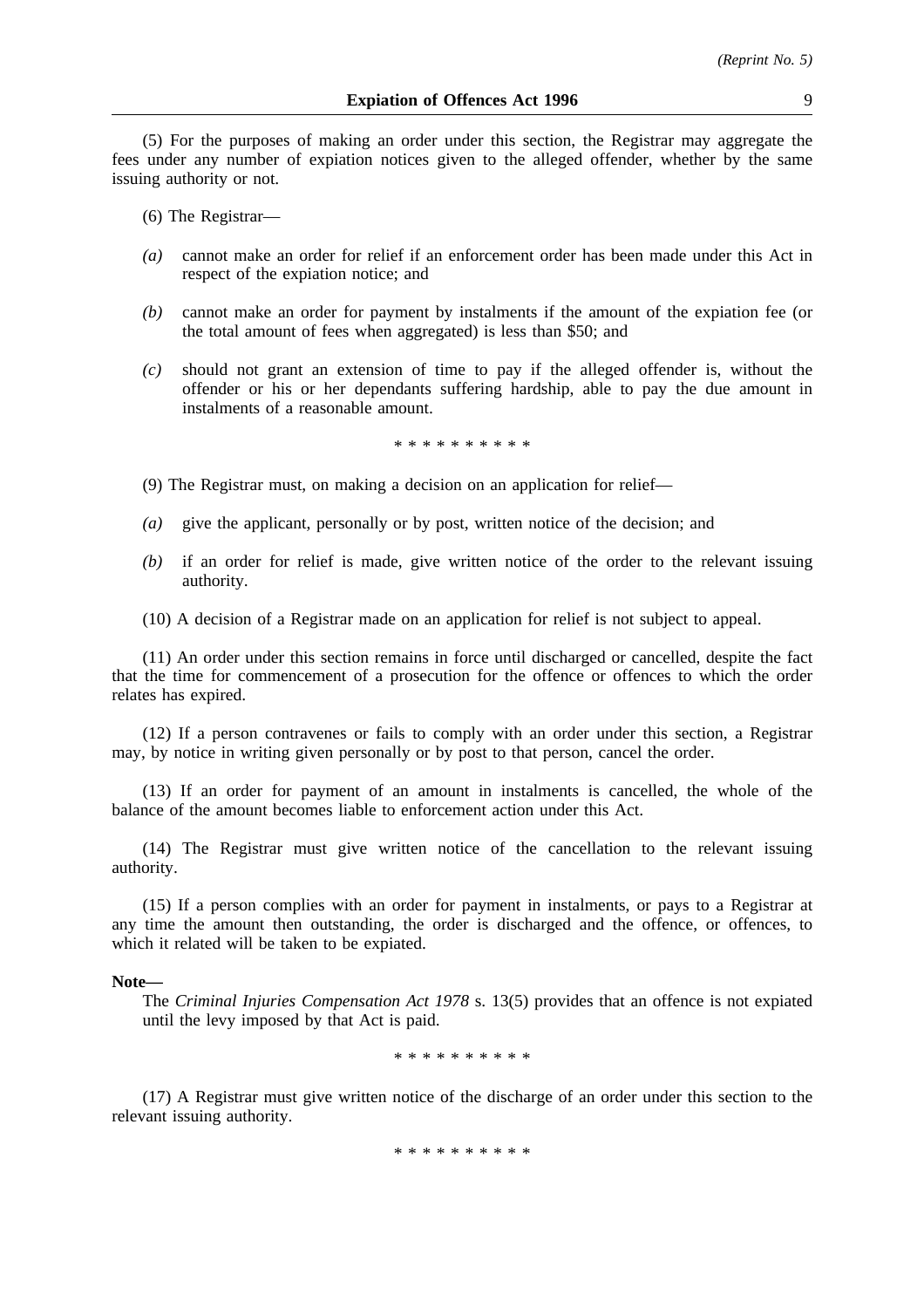# **Review of cancellation of order for relief**

**10.** (1) A decision of the Registrar to cancel an order for relief is not subject to appeal, but the person the subject of the order may apply to the Court for a review of the decision within 30 days of being given notice of the cancellation.

(2) The Court may entertain an application made out of time if it thinks that good reason exists for doing so.

(3) The Court is not obliged to conduct an inquiry on the application, but may require the applicant to provide further information or records.

(4) The Court, after reviewing the decision of the Registrar, may—

- *(a)* confirm the decision;
- *(b)* revoke the decision;
- *(c)* make any ancillary order.
- (5) A decision of the Court made on a review is not subject to appeal.

# **Expiation reminder notices**

**11.** (1) If, by the end of the expiation period, an alleged offender has neither paid the expiation fee nor been granted relief under this Act, the issuing authority must, before it takes any action under this Act to enforce the expiation notice, send an expiation reminder notice, in the prescribed form, to the alleged offender by post.

### **Note—**

Certain other Acts and regulations (e.g., the *Local Government Act 1934* s. 789D and the *Road Traffic Act 1961* s. 174A) require that the expiation reminder notice sent to the registered owner of a motor vehicle must be accompanied by a notice relating to the question of whether the owner was the driver at the time of the alleged offence.

(2) No enforcement action can be taken under this Act in respect of an expiation notice until 14 clear days have elapsed from the date of the reminder notice.

(3) If a reminder notice is given to an alleged offender, the prescribed reminder notice fee will be added to the unpaid expiation fee and, for the purposes of this Act, forms part of that fee.

- (4) The prescribed reminder notice fee may consist of two components—
- *(a)* one being a prescribed amount payable in every case; and
- *(b)* the other being an amount attributable to costs and expenses of a prescribed class (if any) incurred in relation to the matter.

# **Late payment**

**12.** The issuing authority may accept late payment of an expiation fee (together with the levy under the *Victims of Crime Act 2001* or a corresponding previous law) at any time before an enforcement order is made under this Act.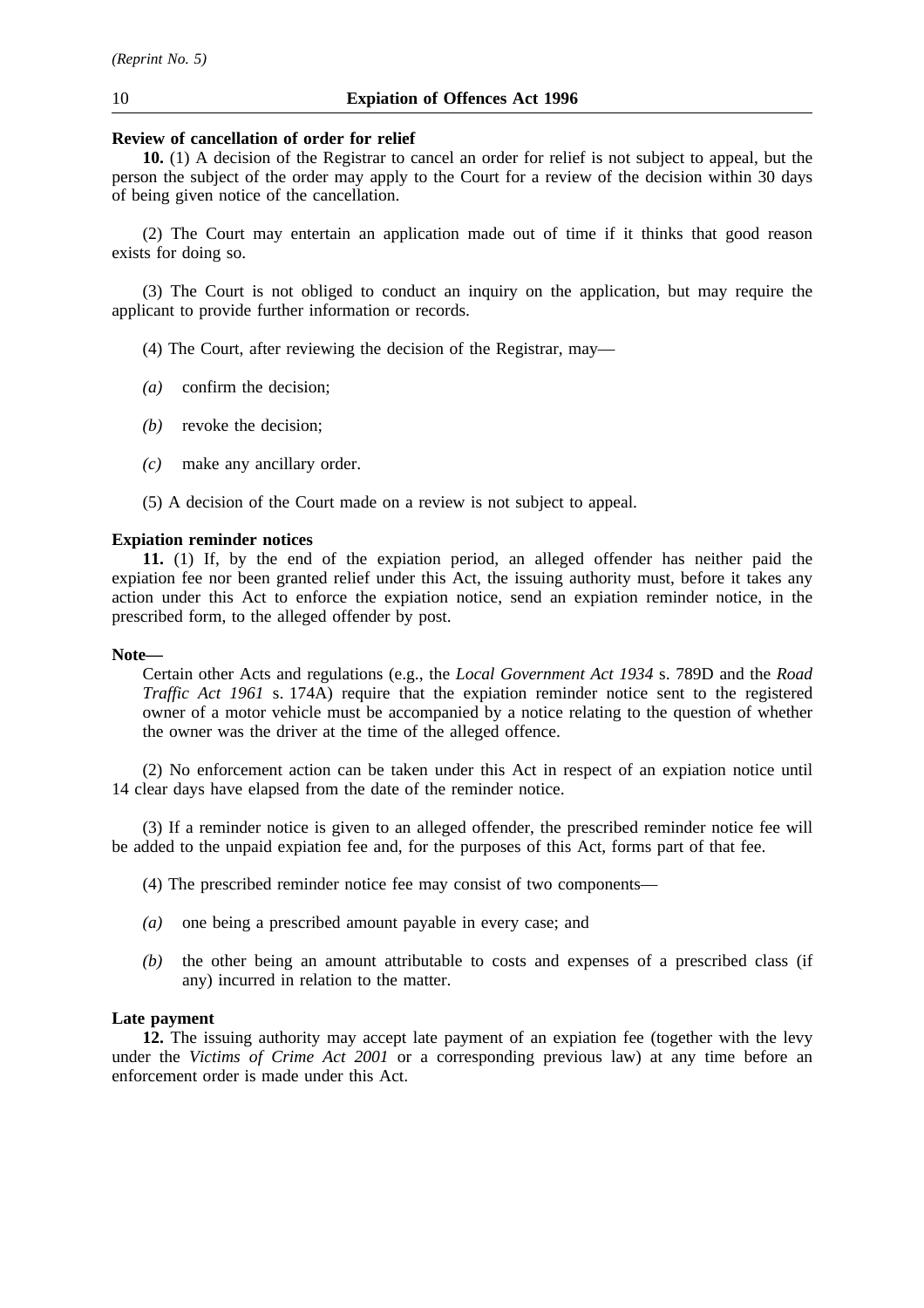# **Enforcement procedures**

**13.** (1) An expiation notice may be enforced against the alleged offender by the issuing authority by sending to the Registrar a certificate that contains the prescribed particulars relating to—

- *(a)* the alleged offender; and
- *(b)* the offence or offences that remain unexpiated; and
- *(c)* the amount payable under the notice; and
- *(d)* compliance by the authority with the requirements of this Act and any other Act.

(2) Subject to subsection (3), a Registrar may make an order against a person for enforcement of an expiation notice if the Registrar—

- *(a)* has received a certificate under subsection (1); or
- *(b)* has cancelled an order for relief.

(3) The Registrar—

- *(a)* cannot make an order pursuant to subsection (2)*(a)* if the time for commencement of a prosecution against the person for the unexpiated offence or offences has expired; but
- *(b)* may make an order pursuant to subsection (2)*(b)* despite the fact that the time for commencement of a prosecution against the person for the unexpiated offence or offences has expired, provided that the enforcement order is made—
	- (i) within 30 days of the cancellation; or
	- (ii) if an application for review of the cancellation has been lodged—within 30 days of the application being dismissed or withdrawn.

(4) A Registrar is not required to conduct a hearing for the purposes of making an enforcement order.

- (5) The costs of making an enforcement order will be included in the order.
- (6) On an enforcement order being made—
- *(a)* the alleged offender will be taken to have been convicted by the Court on that day of the offence or offences to which the order relates; and
- *(b)* the order will be taken to be an order of the Court imposing a fine of an amount equivalent to the unpaid expiation fee and is enforceable under the *Criminal Law (Sentencing) Act 1988* accordingly; and
- *(c)* the Registrar must cause a copy of the order to be given personally or by post to the alleged offender.

# **Enforcement orders are not subject to appeal but may be reviewed**

**14.** (1) An enforcement order is not subject to appeal, but the person liable under the order may apply to the Court for a review of the order within 30 days of being given notice of the order.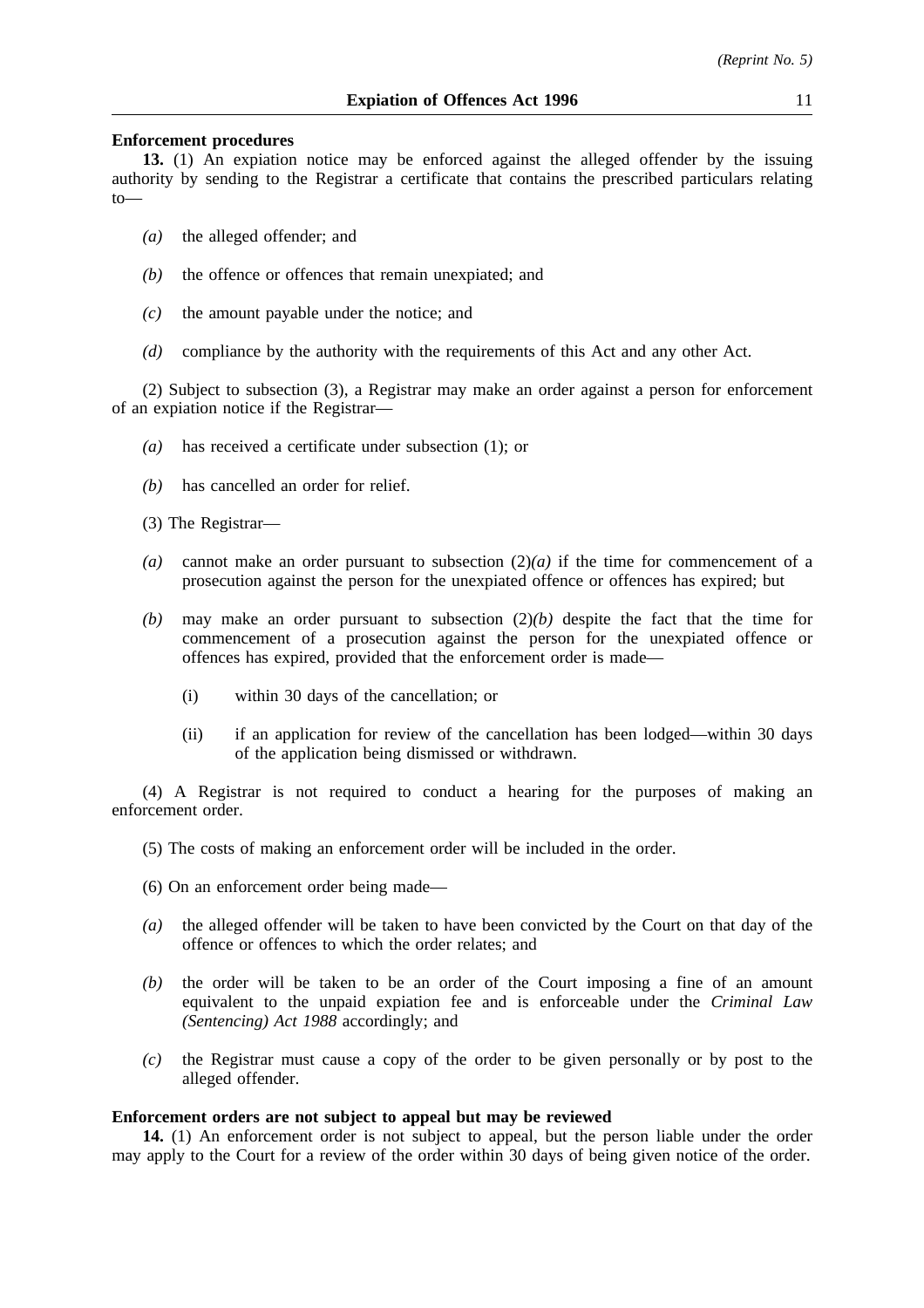(2) The Court may entertain an application made out of time if it thinks good reason exists for doing so.

- (3) An application can only be made on the ground that—
- *(a)* the expiation notice should not have been given to the applicant in the first instance; or
- *(b)* the procedural requirements of this Act or any other Act were not complied with; or
- *(c)* the applicant failed to receive a notice required by this Act or any other Act; or
- *(ca)* the issuing authority failed to receive—
	- (i) a notice sent to the authority by the applicant electing to be prosecuted for the offence; or
	- (ii) a statutory declaration or other document sent to the authority by the applicant in accordance with a notice required by law to accompany the expiation notice or expiation reminder notice; or
- *(d)* the applicant has expiated the offence, or offences, under the notice; or
- *(e)* the amount shown as due under the order has not taken into account the payment of an instalment.
- (4) The Court, after conducting a review of an enforcement order, may—
- *(a)* confirm the order;
- *(b)* vary or revoke the order;
- *(c)* make any ancillary order.

(5) If the Court revokes an enforcement order, any subsequent order made under Division 3 of Part 9 of the *Criminal Law (Sentencing) Act 1988* will be taken to have been revoked.

(5a) Despite any other provision of this Act, if the Court revokes an enforcement order on a ground referred to in subsection (3)*(b)*, *(c)* or *(ca)*, the following provisions apply:

- *(a)* if the period of 1 year from the date of commission of the alleged offence, or offences, has not expired, the applicant will be taken to have been given an expiation notice by the issuing authority in respect of the alleged offence, or offences, for the first time on the day on which the order was revoked; and
- *(b)* the expiation notice will also be taken to have been issued on that day; and
- *(c)* the time within which a prosecution can be commenced for the alleged offence, or offences, will (for the purposes of this Act or any other Act) accordingly be taken to run from that day despite the fact that it may have already otherwise expired.

(6) A decision of the Court made on a review of an enforcement order is not subject to appeal by the person liable under the order (but nothing in this section affects the person's right of appeal against the conviction of the offence or offences to which the order relates).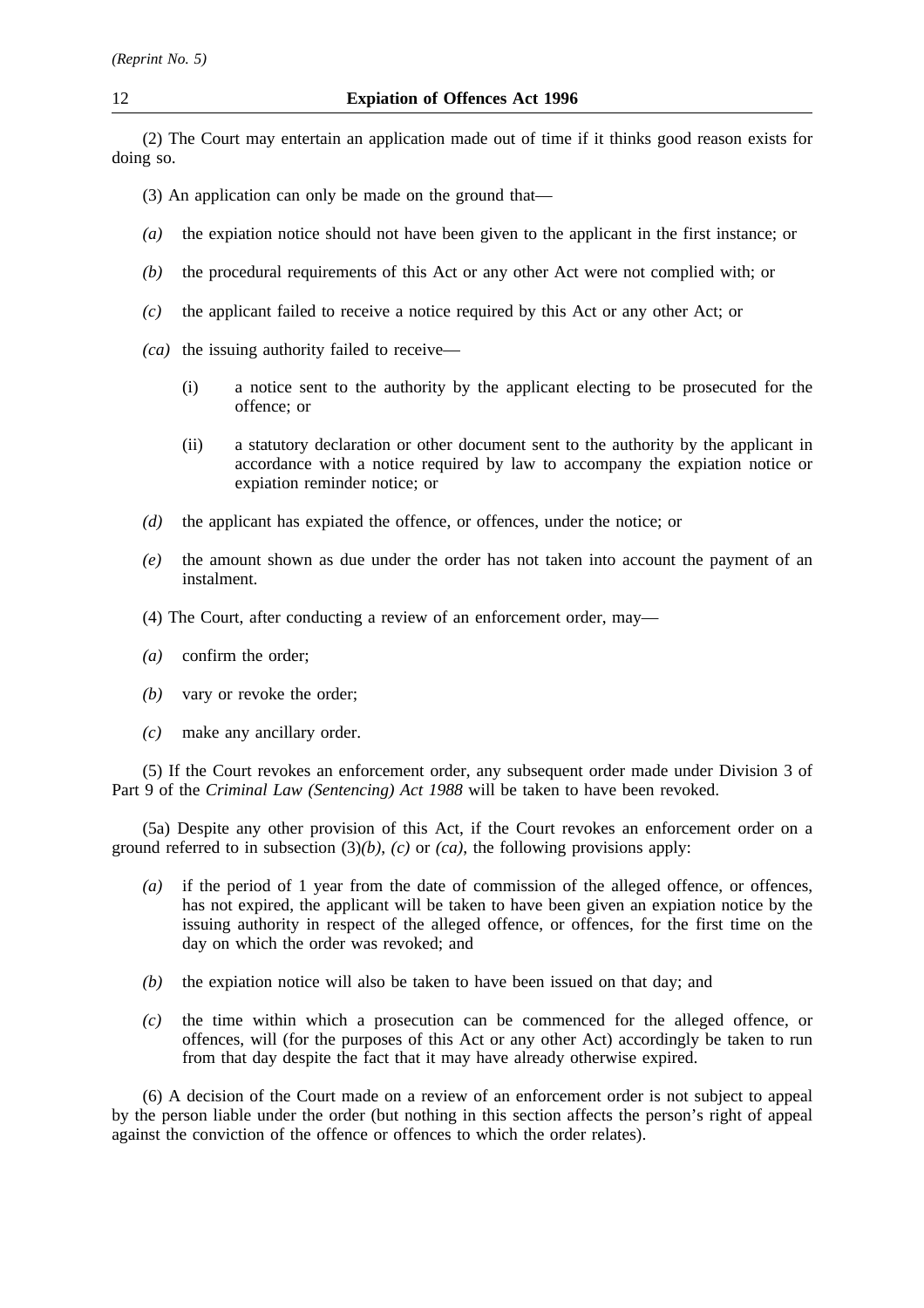# **Effect of expiation**

**15.** (1) Subject to this Act, if the offence, or offences, to which an expiation notice relates are expiated in accordance with this Act, the alleged offender is not liable to prosecution for that offence or those offences or any other expiable offence arising out of the same incident.

(2) Subject to this Act, if an expiation notice is given in respect of an offence, or offences, arising out of the use of a motor vehicle and that offence, or those offences, are expiated in accordance with this Act, no person is liable to prosecution for that offence, or those offences, or any other expiable offence arising out of the same incident except for an offence that is the subject of another expiation notice.

#### **Note—**

- The *Criminal Injuries Compensation Act 1978* s. 13(5) provides that an offence is not expiated until the levy imposed by that Act is paid.
- Section 6(5) of this Act provides for the giving of further expiation notices for offences arising out of the same incident in certain circumstances.

 $(3)$  If—

- *(a)* an expiation notice relates to more than one offence; and
- *(b)* the alleged offender expiates one or more of those offences but not all of them,

the alleged offender is liable to prosecution for any offence that is not expiated.

- (4) The expiation of an offence under this Act (or an application for relief under this Act)—
- *(a)* does not constitute an admission of guilt or of any civil liability; and
- *(b)* will not be regarded as evidence tending to establish guilt or any civil liability; and
- *(c)* cannot be referred to in any report furnished to a court for the purposes of determining sentence for any offence.

(5) However, if anything seized under an Act in connection with the alleged offence would be liable to forfeiture in the event of a conviction, that thing is, on expiation of the alleged offence under this Act, forfeited to the Crown.

#### **Withdrawal of expiation notices**

**16.** (1) The issuing authority may withdraw an expiation notice with respect to all or any of the alleged offences to which the notice relates if—

- *(a)* the authority is of the opinion that the notice should not have been given with respect to the offence, or offences; or
- *(b)* the authority decides that the alleged offender should be prosecuted for the offence, or offences.

(2) An expiation notice may be withdrawn under subsection (1) despite payment of an expiation fee or an instalment, but in that event the amount paid must be refunded.

(3) However, an expiation notice cannot be withdrawn for the purposes of prosecuting the alleged offender for an offence if—

*(a)* an enforcement order has been made under this Act in respect of the offence; or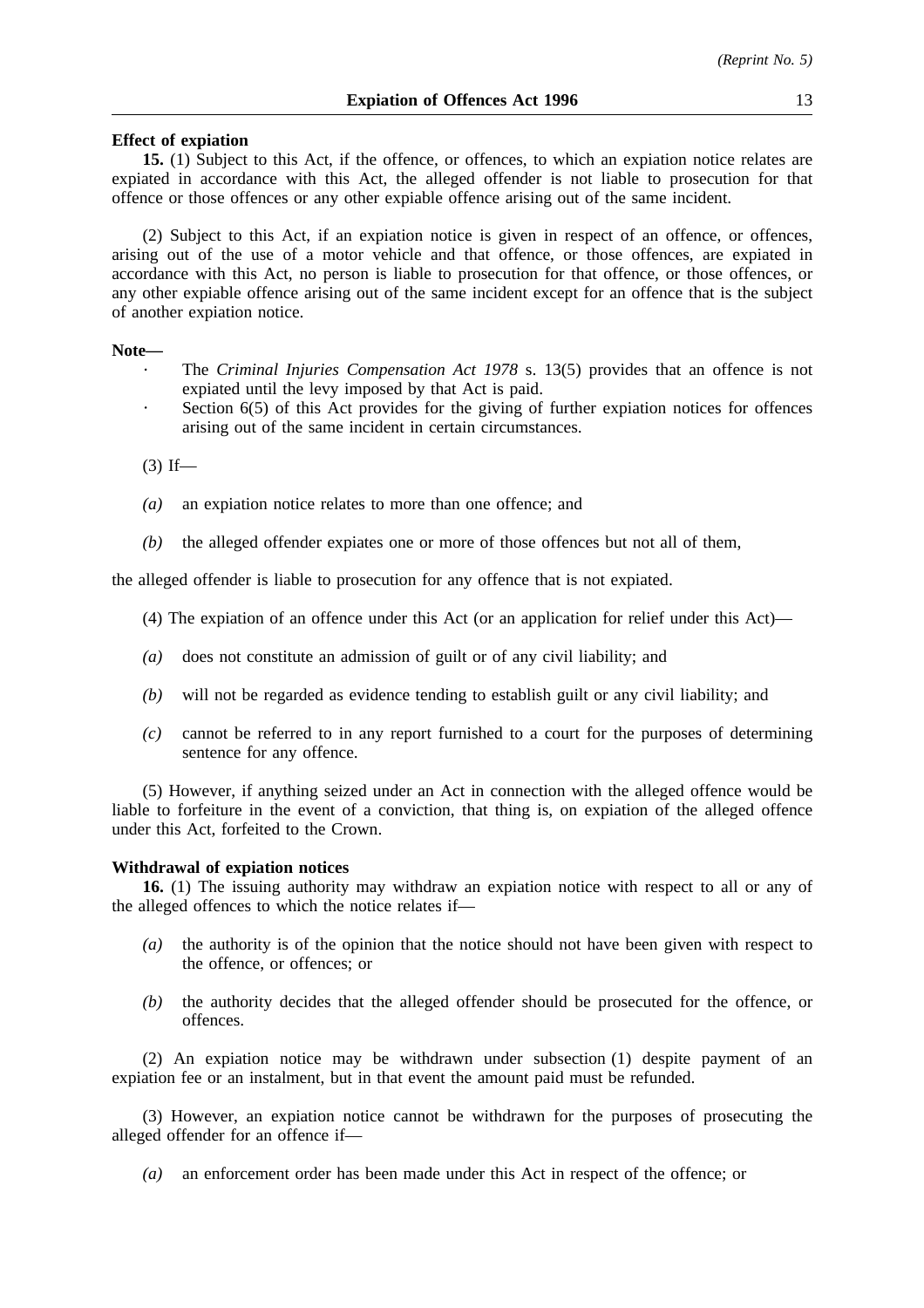- $(b)$ 
	- (i) in the case of a notice issued before the commencement of Part 6 of the *Statutes Amendment (Fine Enforcement) Act 1998*—the period of 90 days from the date of the notice has expired;
	- (ii) in the case of a notice issued after that commencement—the period of 60 days from the date of the notice has expired.

\*\*\*\*\*\*\*\*\*\*

(5) If an expiation notice is withdrawn under subsection (1), a prosecution for an offence to which the notice related may be commenced, but the fact that the defendant paid an expiation fee or an instalment or applied for relief under this Act is not admissible in those proceedings as evidence against the defendant.

(6) Subject to subsection (7), the issuing authority must withdraw an expiation notice if it becomes apparent that the alleged offender did not receive the notice until after the expiation period, or has never received it, as a result of error on the part of the authority or failure of the postal system.

(7) An expiation notice cannot be withdrawn under subsection (6) if the alleged offender has paid the expiation fee or any instalment or other amount due under the notice.

- (8) If an expiation notice is withdrawn under subsection (6)—
- *(a)* the issuing authority must, if a certificate has been sent to the Court under section 13 for enforcement of the notice, inform the Court of the withdrawal of the notice; and
- *(b)* any enforcement order made under this Act in respect of the notice and all subsequent orders made under Division 3 of Part 9 of the *Criminal Law (Sentencing) Act 1988* will be taken to have been revoked; and
- *(c)* the issuing authority may, if the period of 1 year from the date of commission of the alleged offence, or offences, to which the notice related has not expired, give a fresh expiation notice to the alleged offender; and
- *(d)* the issuing authority cannot prosecute the alleged offender for an alleged offence to which the withdrawn notice related unless the alleged offender has been given a fresh expiation notice and allowed the opportunity to expiate the offence; and
- *(e)* the time within which a prosecution can be commenced for an alleged offence to which the fresh expiation notice relates will (for the purposes of this Act or any other Act) be taken to run from the day on which the alleged offender is given that notice, despite the fact that the time for commencement of the prosecution may have already otherwise expired.

(9) The withdrawal of an expiation notice under this section is effected by giving written notice of the withdrawal, personally or by post, to the person to whom the expiation notice was given.

# **Application of payments**

**17.** (1) Unless a contrary intention is indicated in a particular Act and subject to subsection (2), money received by way of expiation fees will be paid into the Consolidated Account.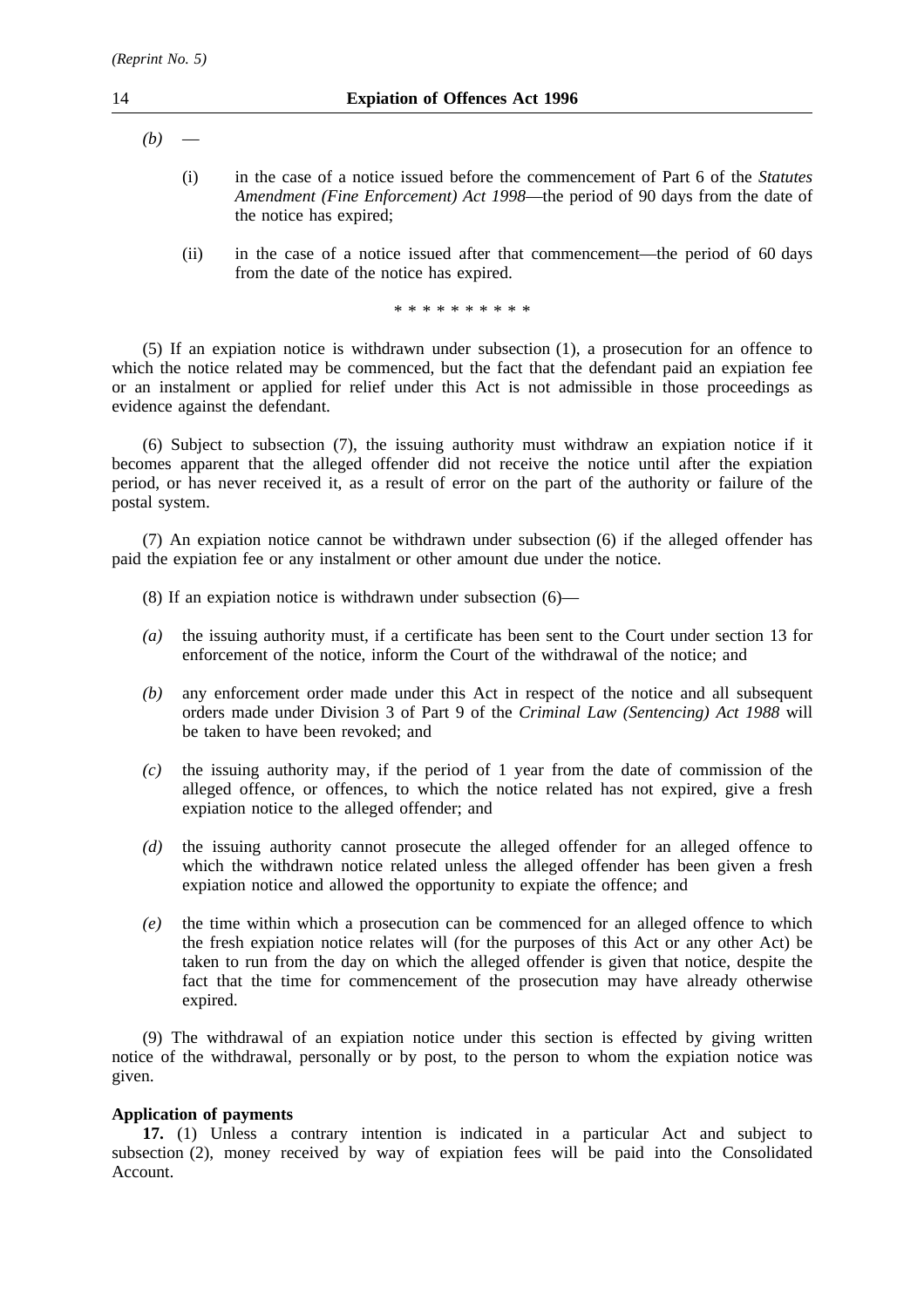(2) Subject to subsection (3), a statutory authority or council is entitled to any expiation fee paid under this Act pursuant to an expiation notice, or recovered on enforcement of an expiation notice, that was issued by or on behalf of the authority or council.

(3) If an expiation notice is issued by or on behalf of a statutory authority or council as a result of the reporting of an offence by a member of the police force or other officer of the Crown, half of the amount of any expiation fee paid pursuant to the notice or recovered on enforcement of the notice must be paid into the Consolidated Account.

# **Giving of certain notices and certificates**

**18.** Where a written notice is to be given under this Act by a Registrar to an issuing authority, or an enforcement certificate is to be sent by an issuing authority to a Registrar, the notice or certificate may be given or sent in an electronic form that is acceptable to the recipient, provided that a printed copy of the notice or certificate can be produced if required.

#### **Exercise of Registrar's powers**

**18A.** (1) The Manager, Penalty Management may direct that powers vested in a Registrar under this Act are exercisable by a person who is an authorised officer under the *Criminal Law (Sentencing) Act 1988*.

- (2) A direction under this section—
- *(a)* must be by instrument in writing; and
- *(b)* may be absolute or conditional; and
- *(c)* does not derogate from the power of a Registrar to act in any matter; and
- *(d)* is revocable at will by the Manager.

# **Certain decisions not reviewable by a court**

**18B.** Without derogating from section 14, a decision as to whether an alleged offence is trifling made by—

- *(a)* a person issuing an expiation notice; or
- *(b)* an issuing authority on an application for review of an expiation notice,

is final and not subject to any form of review.

# **Non-derogation**

**19.** This Act does not derogate from the provisions of any other Act that relate to the expiation of offences.

# **Regulations**

**20.** The Governor may make such regulations as are contemplated by this Act, or as are necessary or expedient for the purposes of this Act.